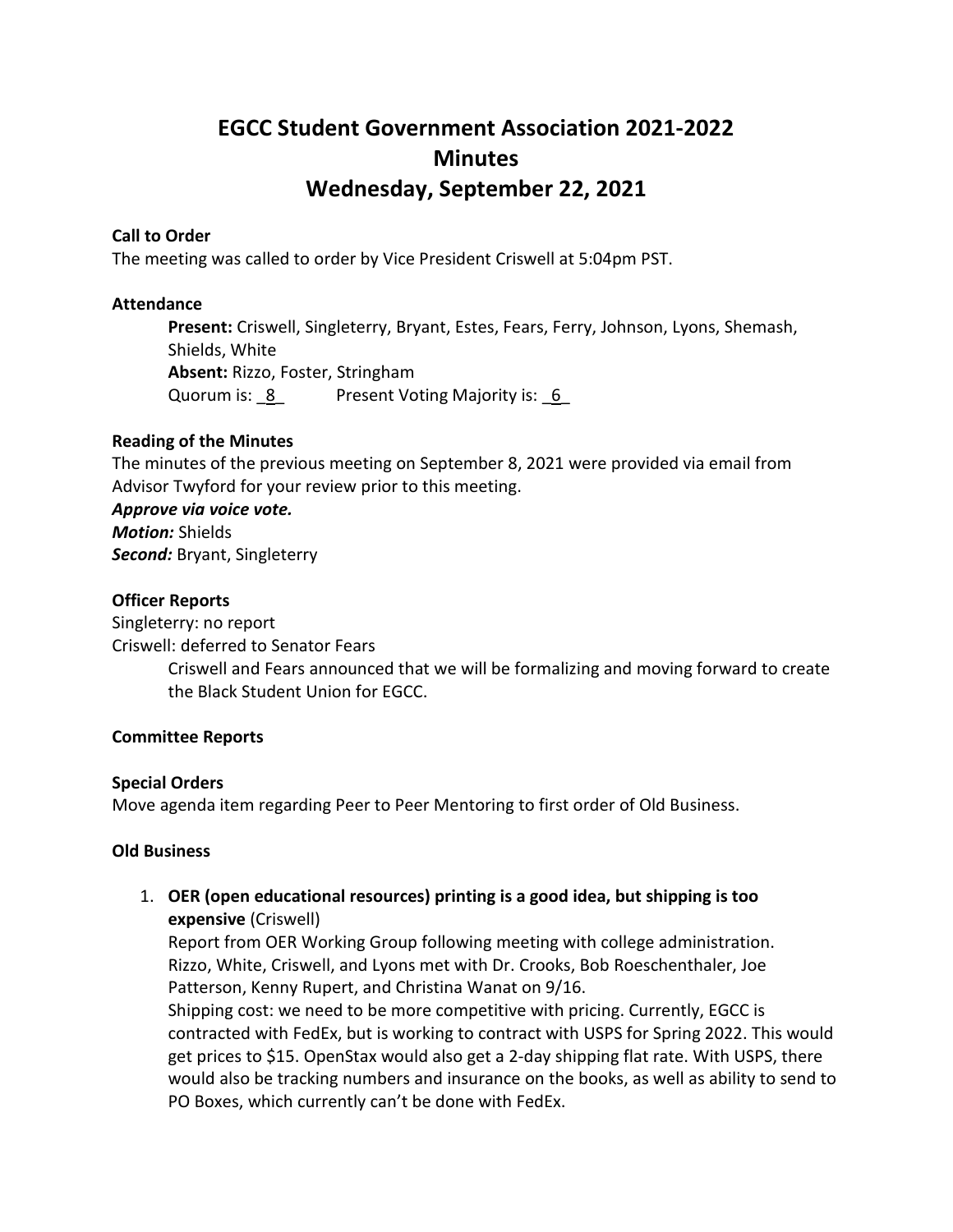EGCC has a book buy-back program. Need more details on it, but if you have a book you may want to sell back, you can contact the school. OERs change frequently, especially the ones that are built into the classes. This can make it difficult when determining what version of the text you have for your semester.

O'Reilly books can't be downloaded/printed through the school because of copyright issues.

If students are connected with Accessibility Services, you are permitted to get a hardcopy of the book free of charge, but it has to be written into your IEP from your doctor through the Accessibility Office. Once connected with office, your paperwork is good for 5 years.

Criswell also made the administration aware of the 1098-T for tax purposes regarding books.

Committee is: Rizzo, White, Criswell, Lyons, Foster

**Motion:** Table for future discussion **Made by:** White **Seconded:** Lyons

## 2. **Obtaining/utilizing Student IDs** (Shields)

Shields: has not gotten information about fees for replacement IDs Singleterry: President Rizzo and VP Foster did an Instagram story today answering student questions, including how to order them (email *mflinn@egcc.edu*). Twyford: Drew Smith (mobile app developer) is already on the same page about digitizing student IDs. On-campus students would have to pay a higher fee for replacement IDs seeing as those ones need to include chip for security and printing; online students would only need basic plastic card.

Lyons: If student requests an ID now, it would be old?

 $\circ$  Singleterry: Unless you want some student benefits now, get it now. Personally saves \$158/month with ID discounts

Shields: If requesting ID in current form, would lack of college name be an issue?

o Singleterry: Hasn't had the issue yet

**Motion:** Table until next meeting **Made by:** Singleterry **Seconded:** Estes

#### **3. Peer-to-Peer Mentoring** (Johnson)

Johnson: We were able to meet with representative from Active Minds to talk about peer to peer mentoring and starting our own chapter. We would require a faculty member or other person connected with the school to advise it. They provide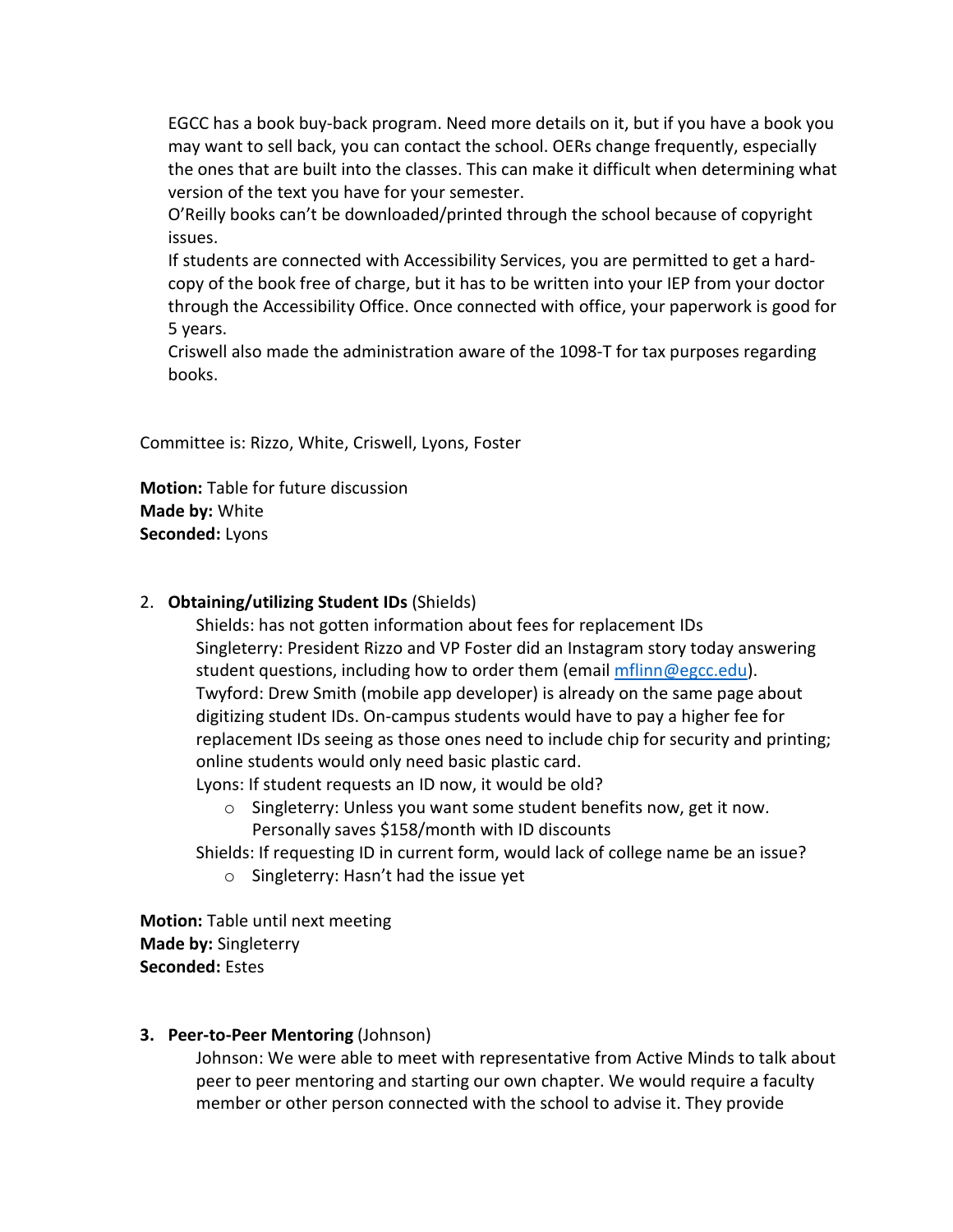training to students to help support their peers. Representative sent a lot of info from activeminds.org about the process, and we'll provide more updates as we move forward.

Criswell: Cassidy and Kelly from Active Minds are willing to work with the students for free to set this up, training is user-friendly. All we need is a campus advisor. This would be for all campus modalities.

Special Guest: Trista Goss, behavioral health counselor with COMPASS Support Services (contracted with EGCC)

Offers free services to students all across the country, gives brief interventions. This is not in-depth counseling, but helps students develop coping skills, stress management, help with day to day stress, etc. She's here to help with finding resources more local to students that would be more in-depth. Offers once a month  $(4^{th}$  week of the month) peer support group with her co-worker Jackie via Zoom/Google Meet. Open discussions, talk about trauma or anxiety. Sends information on group second week of the month so they can apply. Group is confidential, what's said in the group stays in the group.

Normally meets with ~20 students a month, has had 8 regular students over the past year (weekly to bi-weekly).

Has run Fresh Check Week (normally once a semester), this will be something that will be held in Spring 2022 – may want some support from SGA. This is a week with videos, posts, activities, etc to show ways to cope with stress, how to look for signs of concern.

Many students contact her about dropping classes, enrolling in classes, fix grades, etc – that's not her area (accessibility issues, academic advising, financial aid, etc). Just mental health support.

Fears: how would you see yourself fitting in with Active Minds?

o She isn't super familiar with it but will look into the group. Thinks it will be beneficial.

Johnson: Active Minds is more like support group, does refer to students who need more help to professionals. But we still will need an advisor.

Criswell: Yes, it would be a lot like the monthly peer-to-peer group that Trista already runs. Will she advise it?

o She would have to talk with EGCC staff and the Active Minds staff. Can help her peer support group and Active Minds to collaborate.

Ferry: Is a mentor for the American Brain Tumor Association, connects with persons in New York and it is very valuable to talk with someone in the same situation as you.

Singleterry: Will be starting an SGA Instagram soon and this would be good for us to help Trista promote

Criswell: If you have classmates who are stressed and need to talk, Trista and Jackie are awesome. Has met some great people through the group.

#### **Trista's email: tgoss@egcc.edu**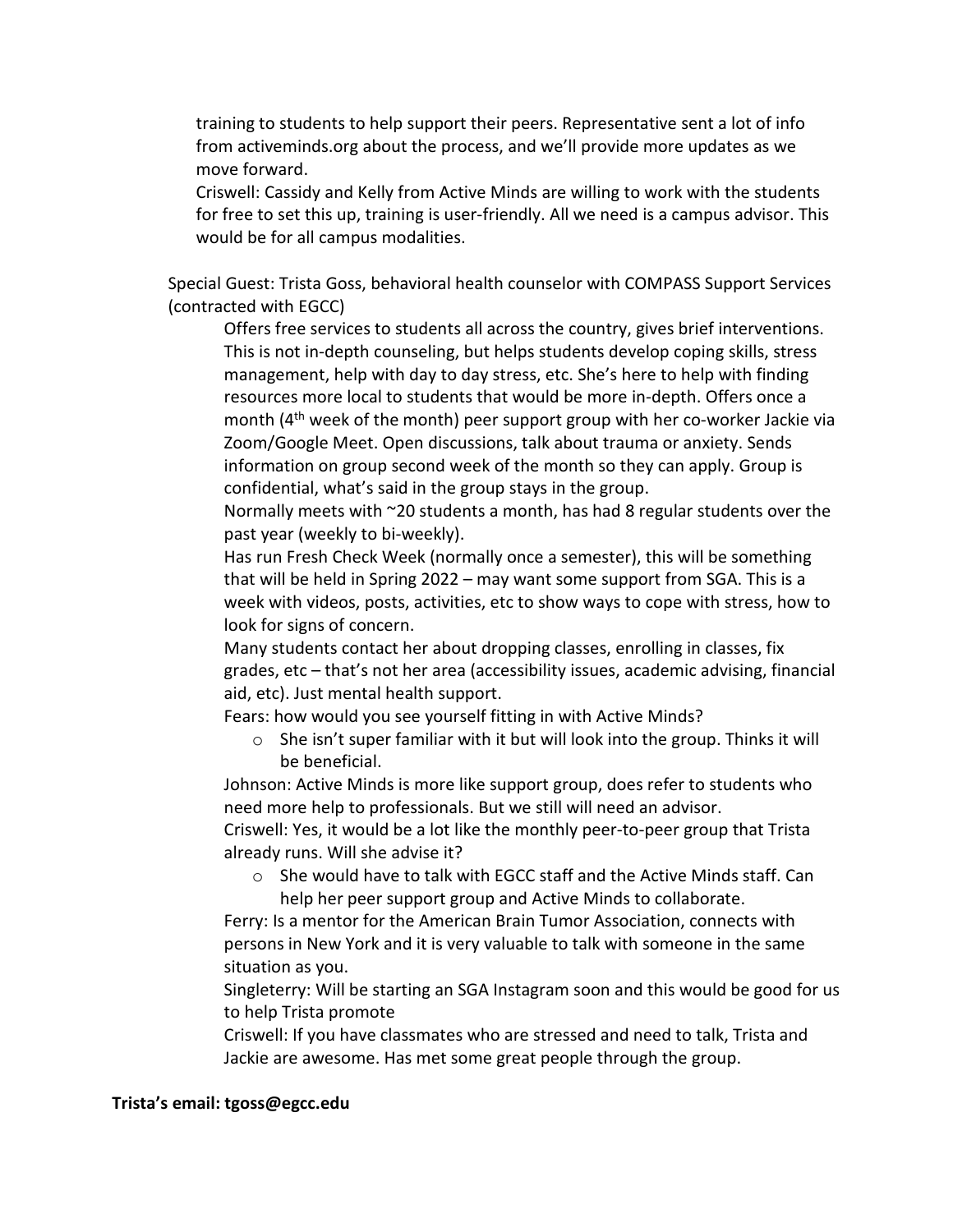Committee: Johnson, Bryant, Ferry, Stringham, Lyons

**Motion:** Table until next meeting **Made by:** Fears **Seconded:** Bryant

## 4. **Use of Students' Preferred Names** (Shemash)

Shemash: looked into Canvas to verify. It's something the school would have to opt into, but she was able to ask to make sure. This would be handled by IT/higher level admin. Getting preferred names everywhere – we need to incorporate this on any new student IDs that go out (may have one thing on front, back). Looked at graduation request form. Lots of other schools (Yale, UI - Urbana-Champaign) have lines on their grad request forms to use preferred names of students at graduation.

Singleterry: attending more marketing meetings soon and will be in contact with other admins soon. Graduation for Fall is coming up, applications will be out soon! Criswell: Per Dr. Crooks, names written on cards can be honored.

Singleterry: next step is to get everything in order to make sure it matches

Shields: will update aesthetic presentation to include this on IDs

Shemash: has some ideas on how to includes this for IDs (preferred on front, legal on back)

Twyford: Cabinet discussed the issue; Canvas and the Student Information System (SIS) are not fully integrated systems; the Canvas updates every night to reflect what information is in the SIS, so if a student changed the information in Canvas one day, it will revert to whatever is recorded in the SIS. Patty DiGiacobbe will talk to representatives from Canvas to find out what is possible within their system to allow for preferred names to be displayed in Canvas. EGCC's legal counsel is talking with counterparts to see what is the minimum requirement to be compliant in terms of officially recognizing students' preferred names, and also find out what the trends are on the horizon with other schools in regard to this subject. Fears: When will Fall/Winter graduation be?

Singleterry: will get that info

Committee: Shemash, Singleterry, Fears, Criswell (as available)

**Motion:** table until next meeting **Made by:** Bryant **Second:** Johnson, Ferry

#### **New Business**

**Criswell:** issues on Canvas about answers being marked wrong in quizzes; Lyons, Ferry, Johnson, Shields all said they did. Let's keep track of this to see how/if it develops as a larger issue. Estes says she has seen outdated answers. Keep a paper trail to help document instances.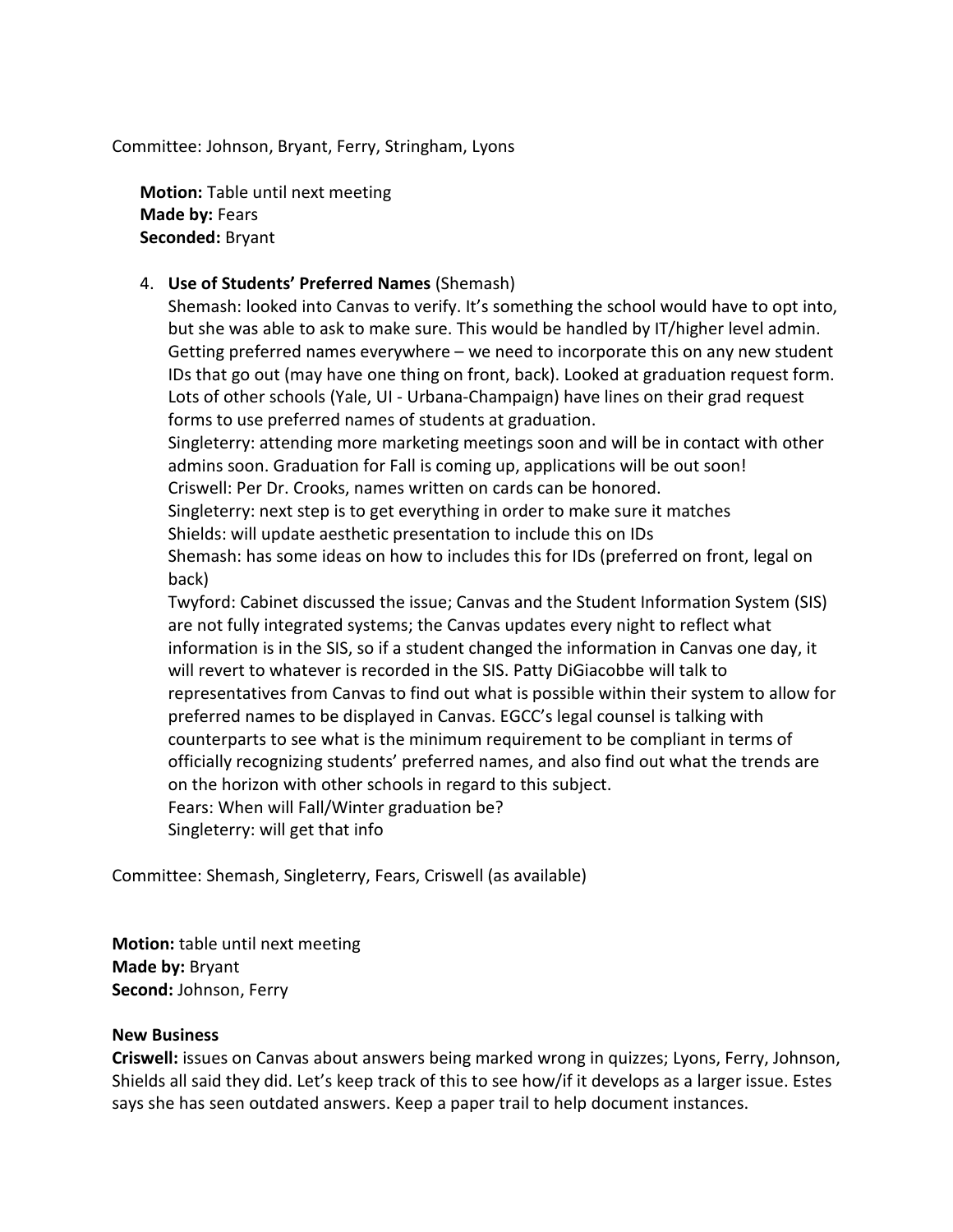**Bryant:** instructor sent announcement saying she'd remark answers that had been marked incorrectly. You have to make the instructors aware of the issue and they generally work with you.

**Ferry:** need to make sure we scale up to the rest of the population of students

**Johnson:** who do we go to in regard to instructors not grading assignments quickly. Her instructor has gone 3 weeks without grading an assignment. Instructor doesn't communicate well. How can we address this?

**Lyons:** May have to provide instructor's name to chain of command to get it addressed. Communicates with other students on her own.

**Johnson:** at least 3 other students have contacted her about this issue. Instructor doesn't communicate at all.

**Criswell:** In Social Work, instructors take forever to grade because there is a lot of reading. It's frustrating. She has directly emailed the instructor; who in turn caught up with their grading. **Singleterry:** end of semester surveys includes a question about "do instructors grade within 72hrs of the due date?" Always marks "no."

**Shields:** Has heard that instructors have that certain amount of time so that attendance can be taken to show the unions that students are attending. Had an issue where an instructor abruptly quit halfway through the class.

**Motion:** invite Dr. Crooks and deans to speak to issue at future meeting **Made by:** Shemash **Seconded:** Johnson

#### **Announcements**

Lyons: Louisiana has parishes, not counties. Recently accepted a new job as Beauregard Parish Police Jury - Parish Secretary.

New meeting dates:

- October 13
- October 27 Halloween Meeting
- November 10
- November 24
- December 8

#### *Motivational quote from Senator White:*

"A true leader has the confidence to stand alone, the courage to make tough decisions, and the compassion to listen to the needs of others. He does not set out to be a leader, but becomes one by the equality of his actions and the integrity of his intent."

- General Douglas MacArthur

*Nominates Secretary Singleterry for next meeting.*